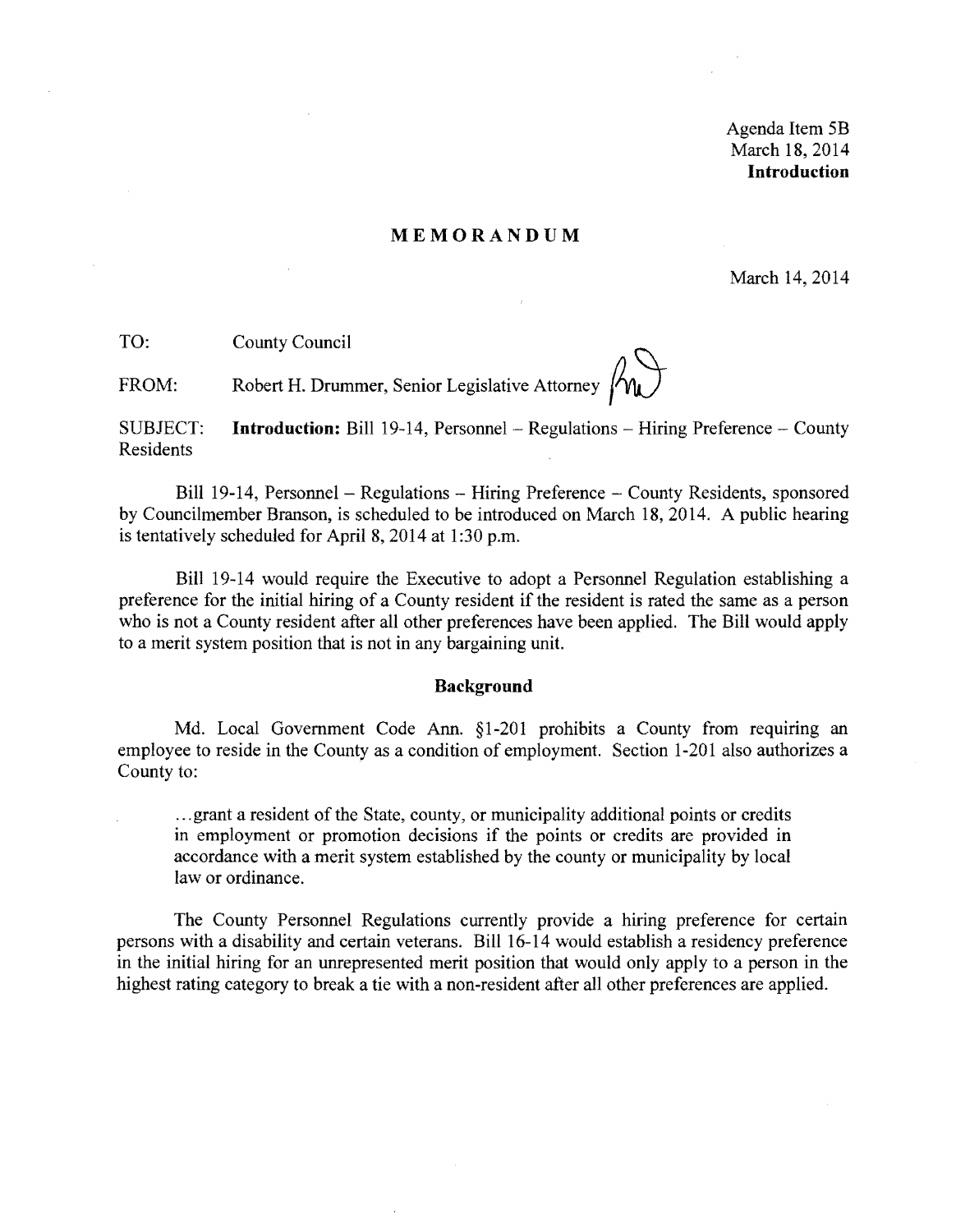In order to be eligible for the residency preference, a person must be domiciled in the County at the time of application and appointment. The Court of Appeals recently described domicile as "the particular permanent home of an individual, to which place he has, whenever he is absent, the intention of returning." *Jones* v. *Anne Arundel County,* 432 Md. 386, 389 (2013). If appointed, the person would not have to remain a County resident as a condition of employment.

This packet contains: Circle # Bill 19-14 1 Legislative Request Report 4

F:\LA W\B ILLS\ 1419 Residency Hiring Preference\Intro Memo.Doc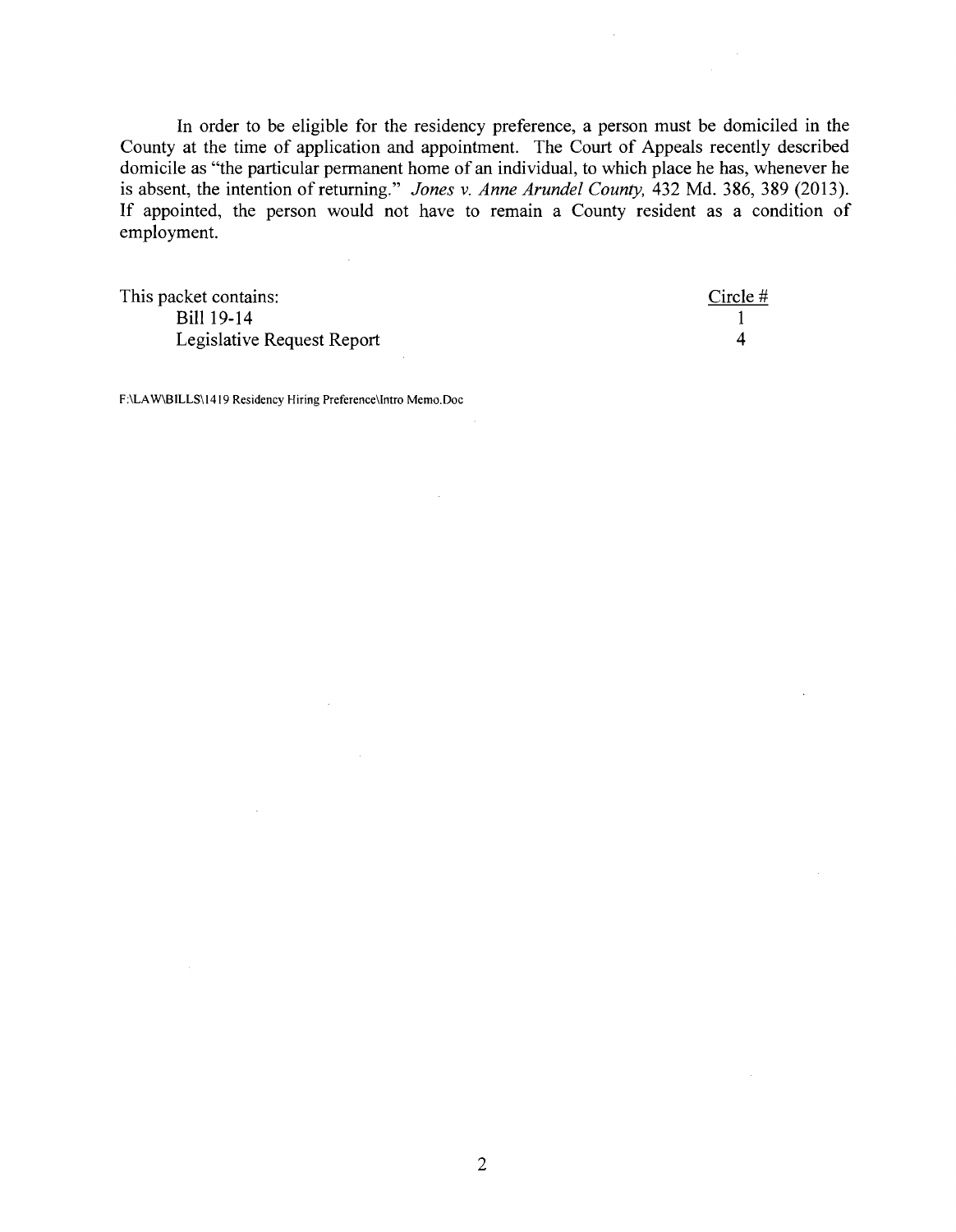| Bill No. 19-14                        |  |
|---------------------------------------|--|
| Concerning: Personnel - Regulations - |  |
| Hiring Preference - County            |  |
| Residents                             |  |
| Revised: March 10, 2014 Draft No. 2   |  |
| Introduced: March 18, 2014            |  |
| Expires: September 18, 2015           |  |
| Enacted:                              |  |
| Executive:                            |  |
| Effective:                            |  |
| Sunset Date: None                     |  |
| Ch. J. Laws of Mont. Co.              |  |

# **COUNTY COUNCIL FOR MONTGOMERY COUNTY, MARYLAND**

### By: Councilmember Branson

# **AN ACT to:**

- (1) establish a hiring preference for a County resident for certain positions;
- (2) require the Executive to adopt regulations implementing a hiring preference for a County resident who applies for certain positions; and
- (3) generally amend the merit system law concerning hiring preferences for certain County positions.

#### By amending

Montgomery County Code Chapter 33, Personnel and Human Resources Section 33-7

| <b>Boldface</b>              | Heading or defined term.                            |
|------------------------------|-----------------------------------------------------|
| Underlining                  | Added to existing law by original bill.             |
| [Single boldface brackets]   | Deleted from existing law by original bill.         |
| Double underlining           | Added by amendment.                                 |
| [[Double boldface brackets]] | Deleted from existing law or the bill by amendment. |
| * * *                        | Existing law unaffected by bill.                    |

*The County Council for Montgomery County, Maryland approves the following Act:*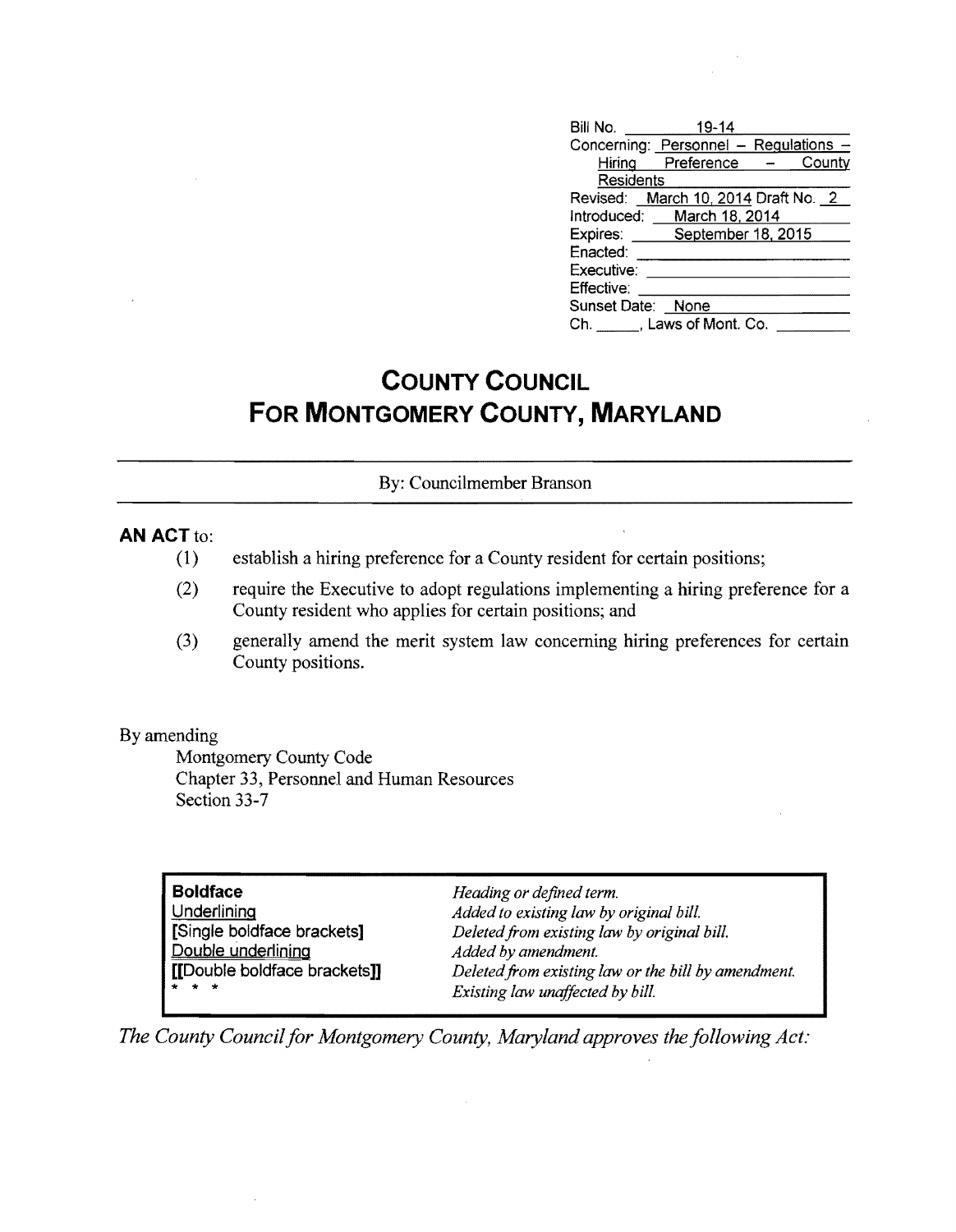| $\mathbf{1}$   | Sec. 33-7 is amended as follows: |                                                |                                                                                              |  |  |  |  |
|----------------|----------------------------------|------------------------------------------------|----------------------------------------------------------------------------------------------|--|--|--|--|
| $\overline{2}$ |                                  |                                                | 33-7. County executive and merit system protection board responsibilities.                   |  |  |  |  |
| 3              |                                  |                                                | $\ast$<br>*<br>*                                                                             |  |  |  |  |
| 4              | (2)                              |                                                | The Executive must adopt by personnel regulation, under Method                               |  |  |  |  |
| 5              |                                  |                                                | (1), standards for establishing and maintaining special rules for                            |  |  |  |  |
| 6              |                                  |                                                | the initial appointment of a qualified person with a disability into                         |  |  |  |  |
| $\tau$         |                                  | a merit system position. These standards must: |                                                                                              |  |  |  |  |
| 8              |                                  | (A)                                            | define a person with a disability eligible for a competitive                                 |  |  |  |  |
| 9              |                                  |                                                | appointment with a preference as:                                                            |  |  |  |  |
| 10             |                                  |                                                | a person with medical proof of a developmental<br>(i)                                        |  |  |  |  |
| 11             |                                  |                                                | disability, a severe physical disability, or a                                               |  |  |  |  |
| 12             |                                  |                                                | psychiatric disability; or                                                                   |  |  |  |  |
| 13             |                                  |                                                | a veteran rated by the Department of Veterans<br>(ii)                                        |  |  |  |  |
| 14             |                                  |                                                | Affairs with a compensable service-connected                                                 |  |  |  |  |
| 15             |                                  |                                                | disability of 30 percent or more;                                                            |  |  |  |  |
| 16             |                                  | (B)                                            | define a person with a severe disability eligible for                                        |  |  |  |  |
| 17             |                                  |                                                | noncompetitive appointment as a person with medical                                          |  |  |  |  |
| 18             |                                  |                                                | proof of a severe developmental, physical, or psychiatric                                    |  |  |  |  |
| 19             |                                  |                                                | disability; and                                                                              |  |  |  |  |
| 20             |                                  | (C)                                            | require medical certification of a qualifying disability.                                    |  |  |  |  |
| 21             | (3)                              |                                                | Competitive appointment.                                                                     |  |  |  |  |
| 22             |                                  | (A)                                            | The regulation must establish and maintain a preference                                      |  |  |  |  |
| 23             |                                  |                                                | for the initial appointment of a qualified person with a                                     |  |  |  |  |
| 24             |                                  |                                                | disability into a merit system position under the following                                  |  |  |  |  |
| 25             |                                  |                                                | order of preference:                                                                         |  |  |  |  |
| 26             |                                  |                                                | an employee who is unable to perform the<br>(i)                                              |  |  |  |  |
| 27             |                                  |                                                | employee's job because of a disability or injury                                             |  |  |  |  |
| 28             |                                  |                                                | under the ADA;<br>$\binom{2}{3}$<br>f:\law\bills\1419 residency hiring preference\bill 2.doc |  |  |  |  |

 $\hat{\mathcal{A}}$ 

 $\sim$   $\sim$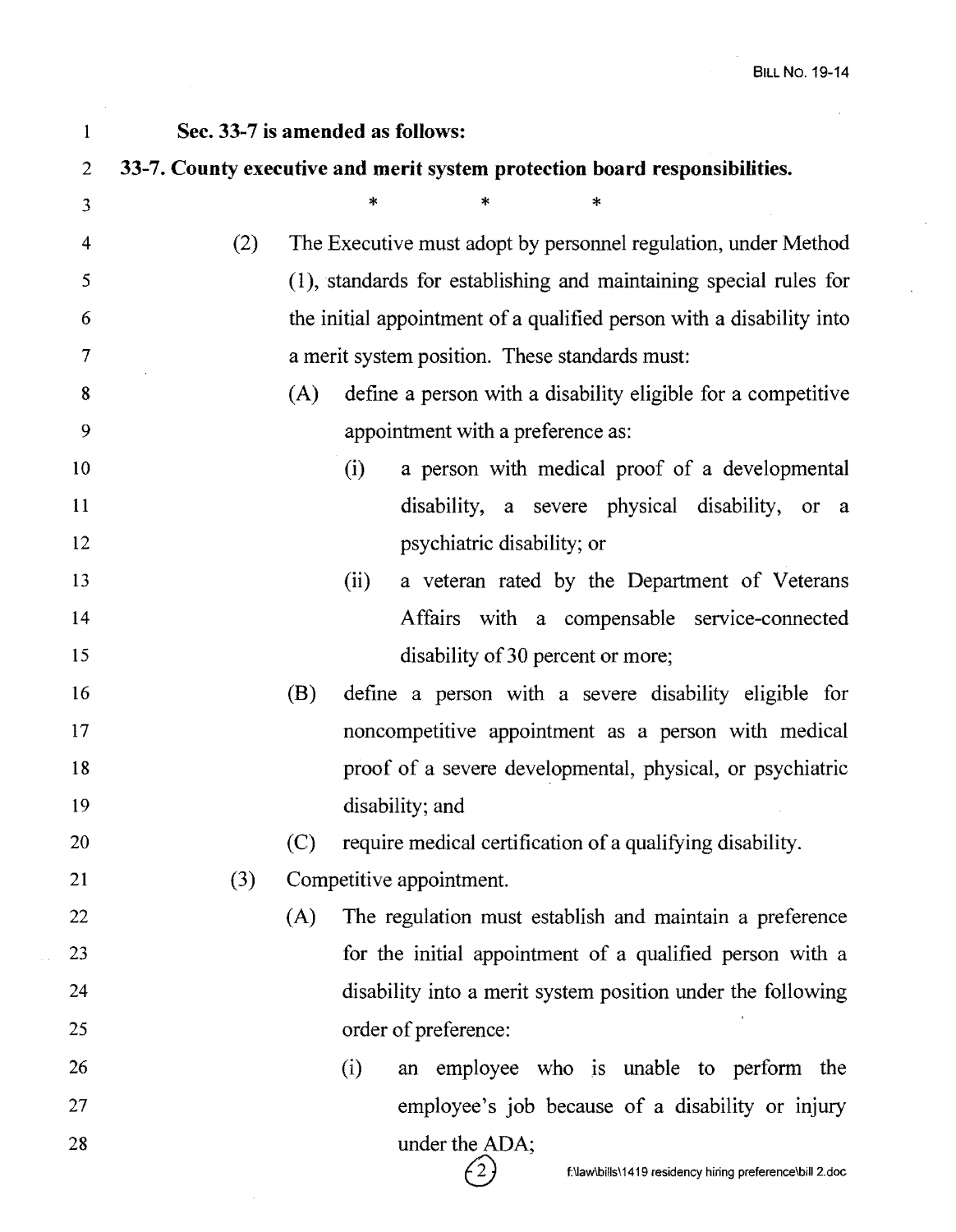| 29 |           |                               | (ii)                       | an employee subject to reduction-in-force;                 |
|----|-----------|-------------------------------|----------------------------|------------------------------------------------------------|
| 30 |           |                               | (iii)                      | an employee who was granted a temporary                    |
| 31 |           |                               |                            | disability retirement under the Employees                  |
| 32 |           |                               |                            | Retirement System or an initial or temporary               |
| 33 |           |                               |                            | disability benefit of any type under the Retirement        |
| 34 |           |                               |                            | Savings Plan or the Guaranteed Retirement Income           |
| 35 |           |                               |                            | Plan but is no longer eligible for such a temporary        |
| 36 |           |                               |                            | disability retirement or benefit;                          |
| 37 |           |                               | (iv)                       | a veteran with a disability;                               |
| 38 |           |                               | (v)                        | an equal preference for a veteran without a disability     |
| 39 |           |                               |                            | and a non-veteran with a disability.                       |
| 40 |           | (B)                           |                            | This regulation must only apply the preference to a person |
| 41 |           |                               |                            | who is among the highest rating category in a normal       |
| 42 |           |                               |                            | competitive process.                                       |
| 43 |           | $\left( \underline{C}\right)$ |                            | This regulation must apply a preference for the initial    |
| 44 |           |                               |                            | hiring of a person who is domiciled in the County at the   |
| 45 |           |                               |                            | time of application and appointment if:                    |
| 46 |           |                               | (i)                        | the position to be filled is a County merit position       |
| 47 |           |                               |                            | that is not in any bargaining unit; and                    |
| 48 |           |                               | $\overline{(\mathbf{ii})}$ | the person is rated the same as a person who is not        |
| 49 |           |                               |                            | domiciled in the County after all other preferences        |
| 50 |           |                               |                            | have been applied.                                         |
| 51 |           |                               | $\ast$                     | *<br>*                                                     |
| 52 | Approved: |                               |                            |                                                            |

 $(3)$ 

 $\bar{\mathcal{S}}$ 

53

Craig L. Rice, President, County Council Date

 $\hat{\boldsymbol{\beta}}$